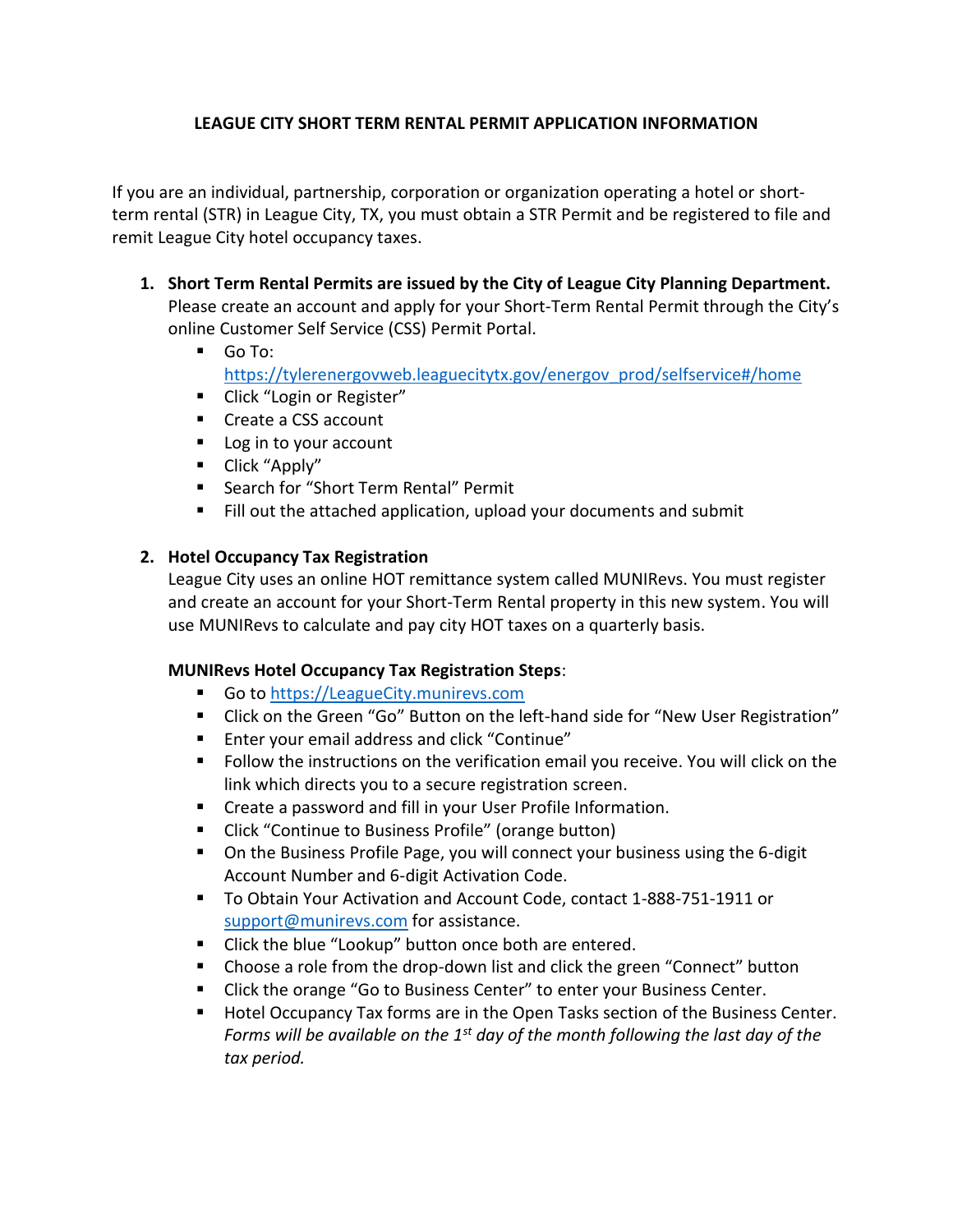## **LEAGUE CITY SHORT TERM RENTAL PERMIT APPLICATION FORM**

#### **Owner Information**

- Name of Owner:
- Address of Proposed STR Property:
- Email Address:
- Telephone number:

### **Primary Local Operator Contact Information**

- Contact Name for day-to-day business operations: \_\_\_\_\_\_\_\_\_\_\_\_\_\_\_\_\_\_\_\_\_\_\_\_\_\_\_\_\_
- Email:
- Phone: 2000 Phone: 2000 Phone: 2000 Phone: 2000 Phone: 2000 Phone: 2000 Phone: 2000 Phone: 2000 Phone: 2000 Phone: 2000 Phone: 2000 Phone: 2000 Phone: 2000 Phone: 2000 Phone: 2000 Phone: 2000 Phone: 2000 Phone: 2000 Pho *Contact person must be accessible by this phone number 24 hours a day.*

### **Short Term Rental - Property Information**

- Total number of rentable rooms:
- Occupancy
	- o Total number of sleeping areas:
	- $\circ$  Applicable overnight and daytime occupancy limit(s) of the proposed STR:
		- Overnight Occupancy limit:
		- Daytime Occupancy limit:
- Name of Subdivision/HOA & Contact Information:
- Please provide a statement of how the property will be rented. Will each room be rented separately, or will the entire property/home be rented as a whole? Will the property remain owner occupied?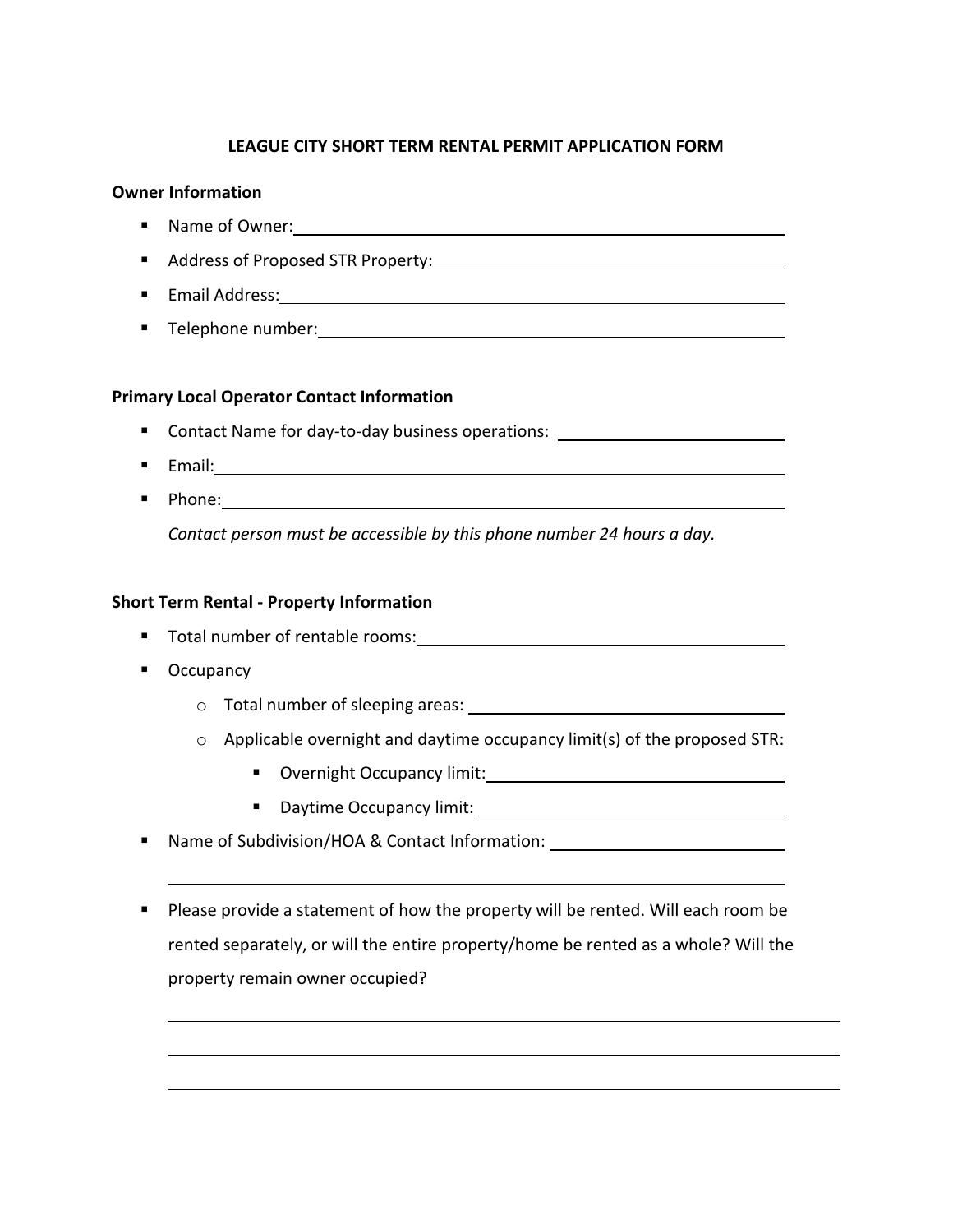**STR Permit Checklist Documents –** Please attach the requested documents below to this STR Permit Application, and upload as one PDF.

- Floor Plan Identify sleeping areas, evacuation route(s), and location of fire extinguishers.
- Property Site Plan or Survey Show structures and the location of parking spaces. Any short-term rental property shall accommodate the minimum required amount of parking as a single-family dwelling. If rooms are rented individually, additional parking may be necessary.

## **City HOT Tax Registration**

- New User Registration in MUNIRevs is complete, I agree to collect and remit League City HOT Tax as required.
- MUNIRevs Account Number:

### **Property Owner's Signature:**

**\_\_\_\_\_\_\_\_\_\_\_\_\_\_\_\_\_\_\_\_\_\_\_\_\_\_\_\_\_**

**NOTE:** *The owner of the property, as listed on Galveston County Appraisal District, must sign this document for it to be processed.*

By signing below, I acknowledge that I have completed the required submissions and reviewed them for completeness and accuracy. I am authorizing that I am the owner of this property and am the use of my residence as a short term rental property.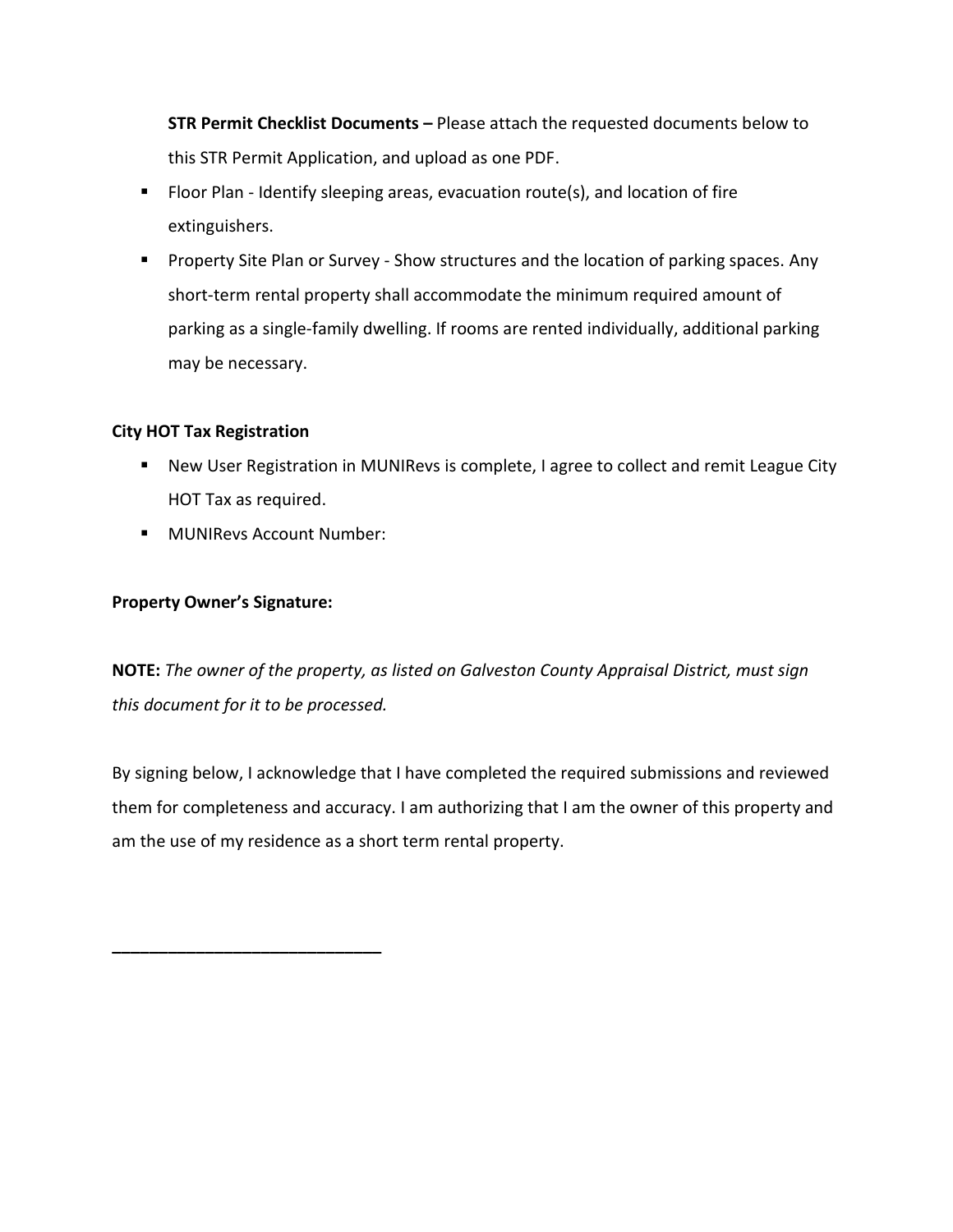#### **Inspections**

Life and Safety Inspections must be passed prior to the issuance of STR Permit. After your STR Permit Application documents are complete, you must request your Life & Safety Inspections from the Building Department and Fire Marshal's Offices.

### **Submission**

Upload this Short-Term Rental Permit Application and Checklist Documents through the online permit portal or email to the **League City Building Department** at [building@leaguecitytx.gov.](mailto:building@leaguecitytx.gov)

### **Definitions**

*Hotel* - A hotel is a building in which members of the public obtain sleeping accommodations for consideration. Examples include hotels, motels, bed and breakfasts, rooming houses, skid mounted bunkhouses, tourist houses, tourist courts, manufactured homes, residency inns, condominiums, cabins, and cottages.

*Business location* - Any location where you provide sleeping accommodations for consideration.

#### **City HOT Tax**

The Hotel Occupancy Tax rate for League City is 7% which should be charged on gross revenues which include the nightly rental rate, cleaning fee, pet fee, smoking fee, rental damages, etc. New rental properties or properties going from a management company to independent management must pay the \$25 Short Term Rental Permit fee.

**Due Dates -** HOT Tax Reports are due by the 20th of the month following the reporting period. Properties which do not generate more than \$500 per month in taxes or \$1500 per quarter in taxes can report on a quarterly basis. Those due dates are April 20th, July 20th, October 20th and January 20th. A report must be filed on time even if there is no revenue. Failure to do so will result in a \$25 fine.

**Penalties** - Failure to comply with the STR registration or HOT payment requirements as outlined in Ordinance 88-58 is a Class C misdemeanor offense and is punishable upon conviction by a fine not to exceed five hundred dollars (\$500.00) per offense. Each day shall constitute a separate offense. Late payment penalties and interest will be assessed on all payments received after the due date. Delinquent and non-registered properties are subject to legal action.

**Remittance** - Hotel Occupancy Tax Reports and Payments may be made online through MUNIRev. The City accepts ACH Debit, or e-check as well as Mastercard and Visa. If you prefer to mail your payment, you may use the printable Hotel Occupancy Tax Report Form Below and send it along with your remittance to the Finance Department at: City of League City 300 West Walker St., League City, TX 77573. Questions? 281-554-1000